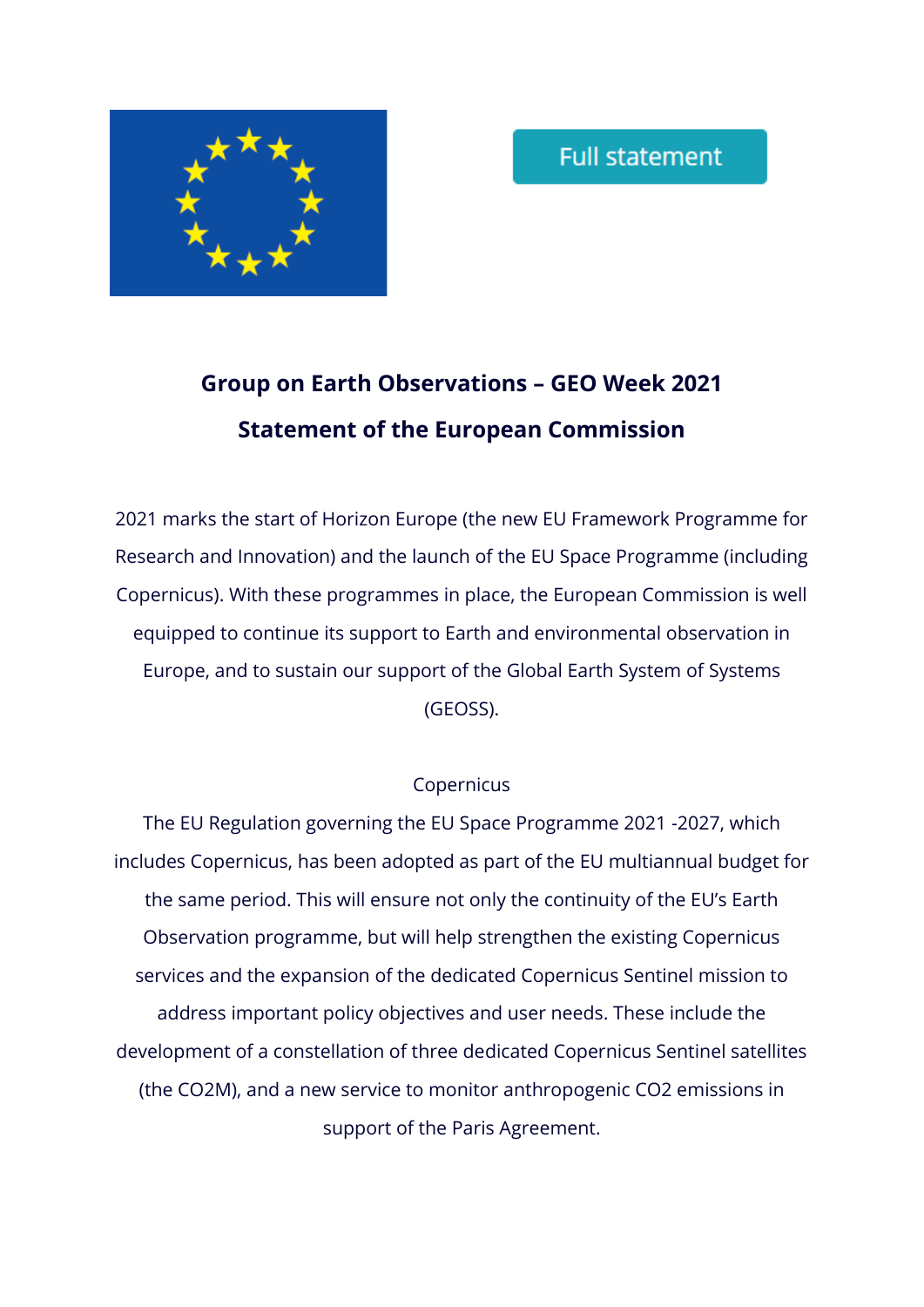The full, free and open data policy remains a key feature of Copernicus, which can be used by the GEO community worldwide.

Sentinel-6 Michael Freilich, launched in November 2020 is now operational. It is the outcome of longstanding and fruitful transatlantic cooperation. The mission monitors the oceans worldwide and helps further expand available data and information provided by Copernicus. Its core mission is high-precision ocean altimetry, providing information on sea surface topography including sea level and significant wave height. A second objective isradio occultation, an essential input for climate monitoring and weather forecasting. The Copernicus Sentinel-6 Michael Freilich mission is a joint initiative of ESA (European Space Agency), the European Organisation for the Exploitation of Meteorological Satellites

(EUMETSAT), NASA, and the National Oceanic and Atmospheric Administration (NOAA), with funding made available by the European Commission and support from France's National Centre for Space Studies (CNES).

#### **Horizon Europe**

The first Work Programme of Horizon Europe – the European Framework Programme for Research and Innovation (2021-2027) was published in June 2021.

The programme consists of 3 pillars: 1. Excellent science; 2. Global Challenges and European Industrial Competitiveness, and; 3. Innovative Europe. While opportunities for Earth and environmental observation-related research and innovation projects can be found throughout the entire programme, its centre of gravity is in the second pillar which contains 6 thematic Clusters and supports collaborative research projects. References to Copernicus, GEO, EuroGEO and GEOSS can in particular be found in Cluster 4 (Digital, Industry and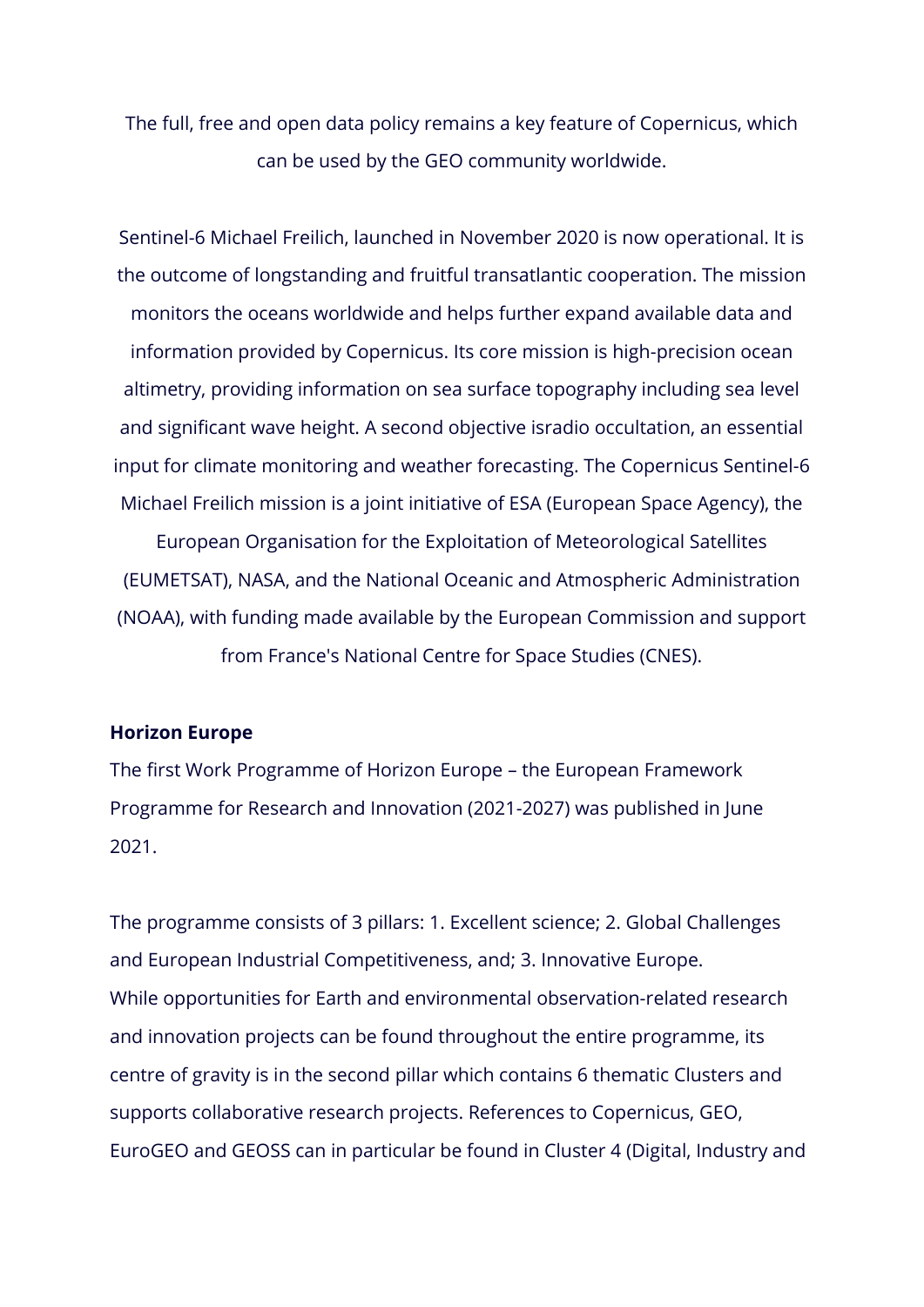Space), Cluster 5 (Climate, Energy and Mobility) and Cluster 6 (Food, Bioeconomy, Natural Resources, Agriculture and Environment).

Next to the call topics, 49 partnerships between the EC and industry as well as with EU Member States are proposed, intended to tackle challenges that cannot be addressed through a single actor but rather require mobilising the resources of others. While some of the proposed partnerships under Horizon Europe have already started, the majority will be launched in 2023 and 2024. This includes a partnership on Agriculture of Data, which will seek to use the possibilities offered by data technologies in environmental observation/Earth observation to help improve the sustainability performance of agricultural production and improve capacity for policy development, implementation, monitoring and evaluation. 5 EU Research and Innovation Missions are novel features within Horizon Europe. Activities under these missions are designed to enable Europe to achieve a bold, inspirational and measurable goal within a set timeframe and of relevance to all Europeans.

The missions relevant to GEO are:

- A Climate Resilient Europe
- Restoring our Oceans and Waters
- 100 Climate-Neutral Cities by 203
- Soils

These missions, as well as many of the partnerships, require Earth and environmental observation data and information to deliver on their ambitions. In addition, projects and initiatives started under the predecessor Horizon 2020 programme continue to deliver valuable information and lessons for further developing EO-based applications as well as for feeding into GEOSS. This stems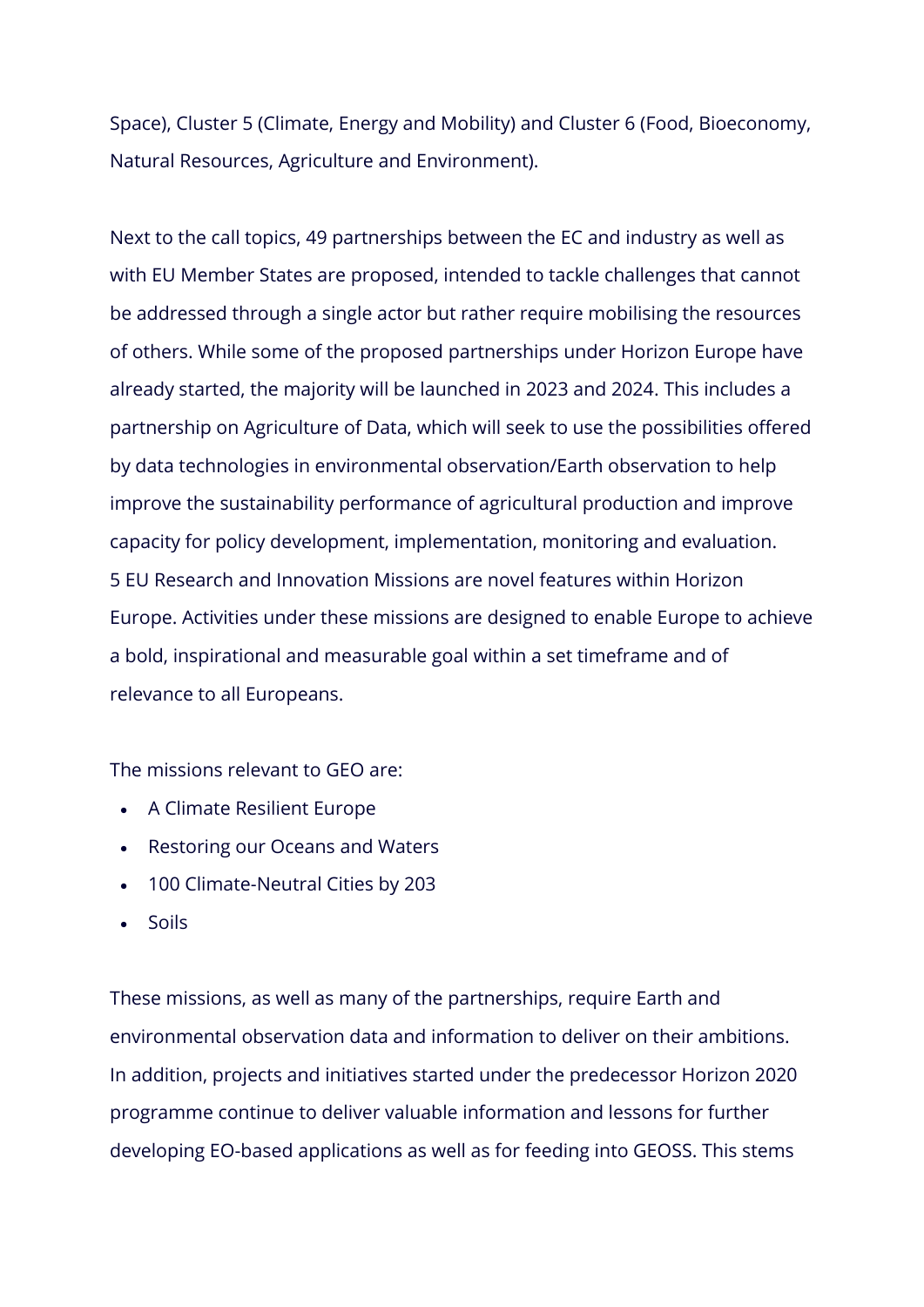from projects that are close to finishing (e.g. TWIGA and INTAROS - see their quotes in this statement) as well as from projects that have recently started. Examples include projects awarded in the context of integrated GEOSS climate applications to support adaptation and mitigation measures of the Paris Agreement and the recent European Green Deal Call under Horizon 2020.

#### **EuroGEO initiative**

In 2021, the EuroGEO workshop was organised virtually together with the host country France (the French Ministry of Higher Education, Research and Innovation and MINES ParisTech) in September 2021 under the theme: Environmental Observation-based solutions to support the EU Green Deal. Several sessions were divided over 4 days, including 27 demonstrations showcasing their solutions & discussing their feedback/lessons-learnt on cocreation, knowledge sharing & upscaling. Each session was attended by more than 100 participants joining from 58 different countries. The Horizon 2020 e-shape project (EuroGEO Showcases: Applications Powered by Europe) has continued its efforts to shape EuroGEO (see the e-shape quote).

#### **Knowledge Centre on Earth Observation**

In 2021, the European Commission established a new Knowledge Centre on Earth Observation (KCEO – see quote).

The KCEO will provide a central forum for discussion on the involvement and priorities on EO with international partners/organisations, including GEO and other multilateral coordination mechanisms such as CEOS. It will promote good practices for developing tailored products and services for policy in dialogues with partners worldwide.

### **Other highlights**